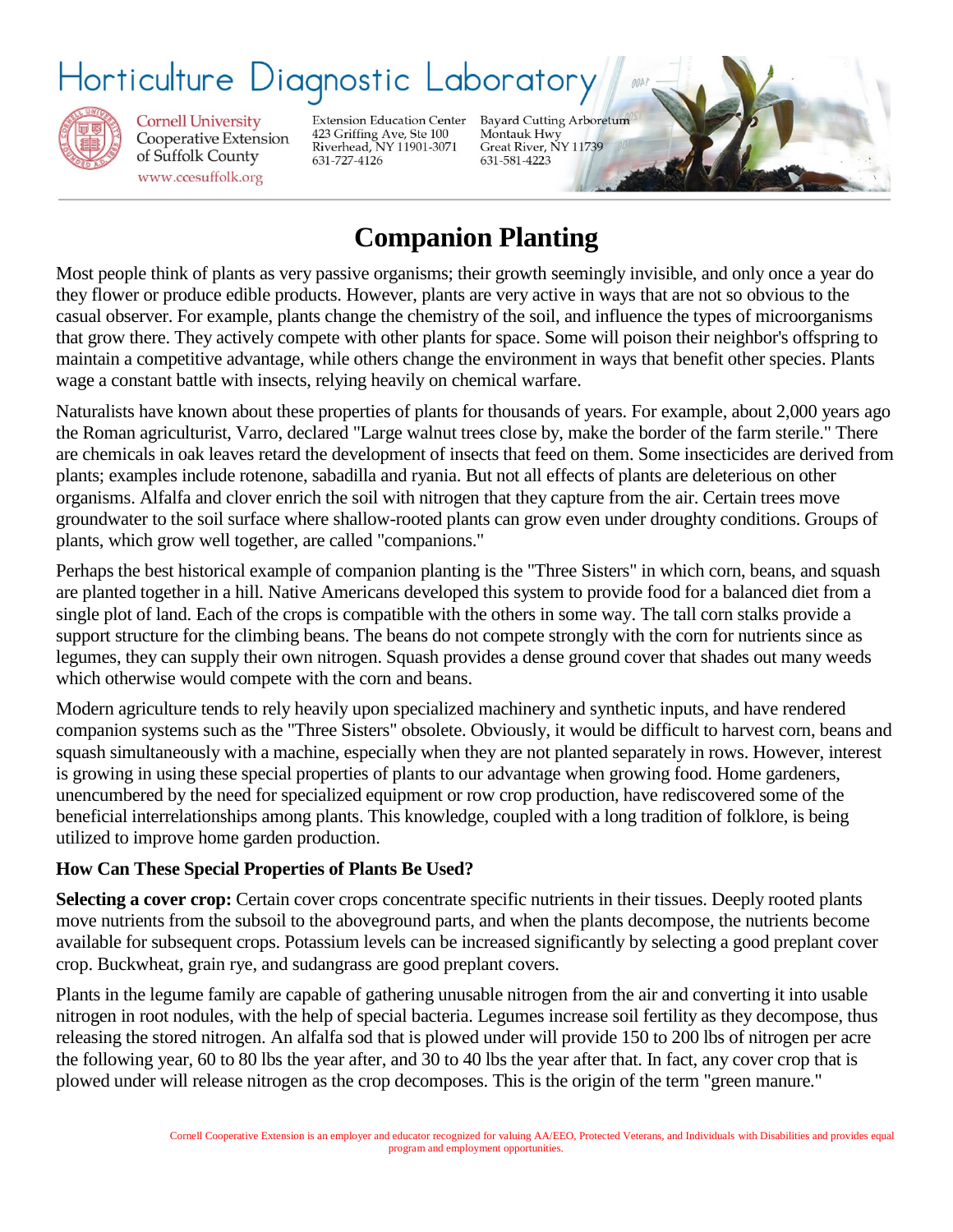Many plants produce substances that are toxic to other plants. The study of this phenomenon is called "allelopathy." Varro's observation was explained by the discovery of a substance called juglone - a natural herbicide produced by the roots of walnut trees. Many plants have allelopathic effects including sunflowers, cucumbers, oats, alfalfa, rye and tobacco. When these crops are planted prior to other crops, weed pressure is reduced.

**Enhancing environmental conditions for growth:** Maple trees can move groundwater from their lower roots to the upper roots, where it is exuded into the soil. Herbaceous plants can use this groundwater when conditions are dry. Shade tolerant plants often grow better under the trees than away from them.

Certain garden plants grow better if provided with some shade, while others need to be elevated above the ground to capture sunlight. Leaf lettuce grows well in the shade provided by taller crops. Rhododendrons and azaleas thrive under pine trees. Corn growers will often seed clover between rows so it will germinate after the corn is established. The clover grows throughout the fall and winter after the corn is harvested, increasing soil nitrogen when it decomposes the following spring.

Grasses often are planted between rows of perennial crops such as fruit trees. The grass alleys cool the soil, prevent erosion, improve water penetration, exclude weeds, and harbor beneficial insects.

**Reducing pest damage:** Most plants produce defensive chemicals that help fend off insects and diseases. These chemicals may be insect poisons, feeding deterrents or have fungicidal properties. The roots of some French and African marigolds contain a substance, which is toxic to certain types of nematodes. Nematodes are soil inhabiting microscopic roundworms that damage many species of plants. Certain nematodes can be eliminated from a site by growing a thick crop of marigolds for one season prior to planting the vegetable or fruit crop, or by interplanting marigolds between crop rows.

Destructive insects often locate their food by smell. Many plants, especially culinary herbs, produce strong scents, which may confuse insect pests looking for a host to feed on. Garden vegetable plants such as garlic, onions, chives, and herbs such as catnip, horehound, wormwood, basil, tansy, and mints all produce scents, which seem to repel insects or mask the scents, which attract insects. A certain level of insect protection can be achieved by carefully interplanting some of these as companions to vegetables.

Many insect pests have specific food preferences while others feed on a wide assortment of hosts. Even those species, which feed on a wide variety of hosts, such as Japanese beetles, have preferences for certain plants. It is possible to plant a preferred host as a trap crop near the plant that is being protected. Once the insects have settled on the "trap" crop, they can be killed periodically by spraying, without having to treat the protected plants.

Many insects are helpful because they eat or parasitize harmful insects. Most species of wasps and spiders are beneficial as are ground beetles, praying mantids, lady bugs, pirate bugs, and several species of flies. It is possible to attract beneficial insects by planting flowers near the garden. Dill, parsley, carrot, coriander, angelica, and parsnip feature flat-topped clusters of small flowers that have strong fragrances. They also seem to attract large numbers of beneficial insects, particularly predatory wasps and flies. This characteristic makes them good candidates for companion planting.

### **How Can Home Gardeners Utilize Companion Planting?**

**Here are several practical steps:** Avoid monoculture in terms of space and time. A one-hundred foot long row of broccoli presents a large target for a cabbage moth that is flying by, but the same number of cabbage plants scattered over several thousand square feet, and interplanted with other crops, is less obvious and attractive to the insect. Pests, which routinely plague large, commercial plantings of crops, may never be a problem in the diversified home garden.

Know thy friends and avoid killing them inadvertently. Learn to recognize beneficial insects as well as the pests, and note which plants are attractive to beneficial insects. Less than 1% of insects are garden pests.